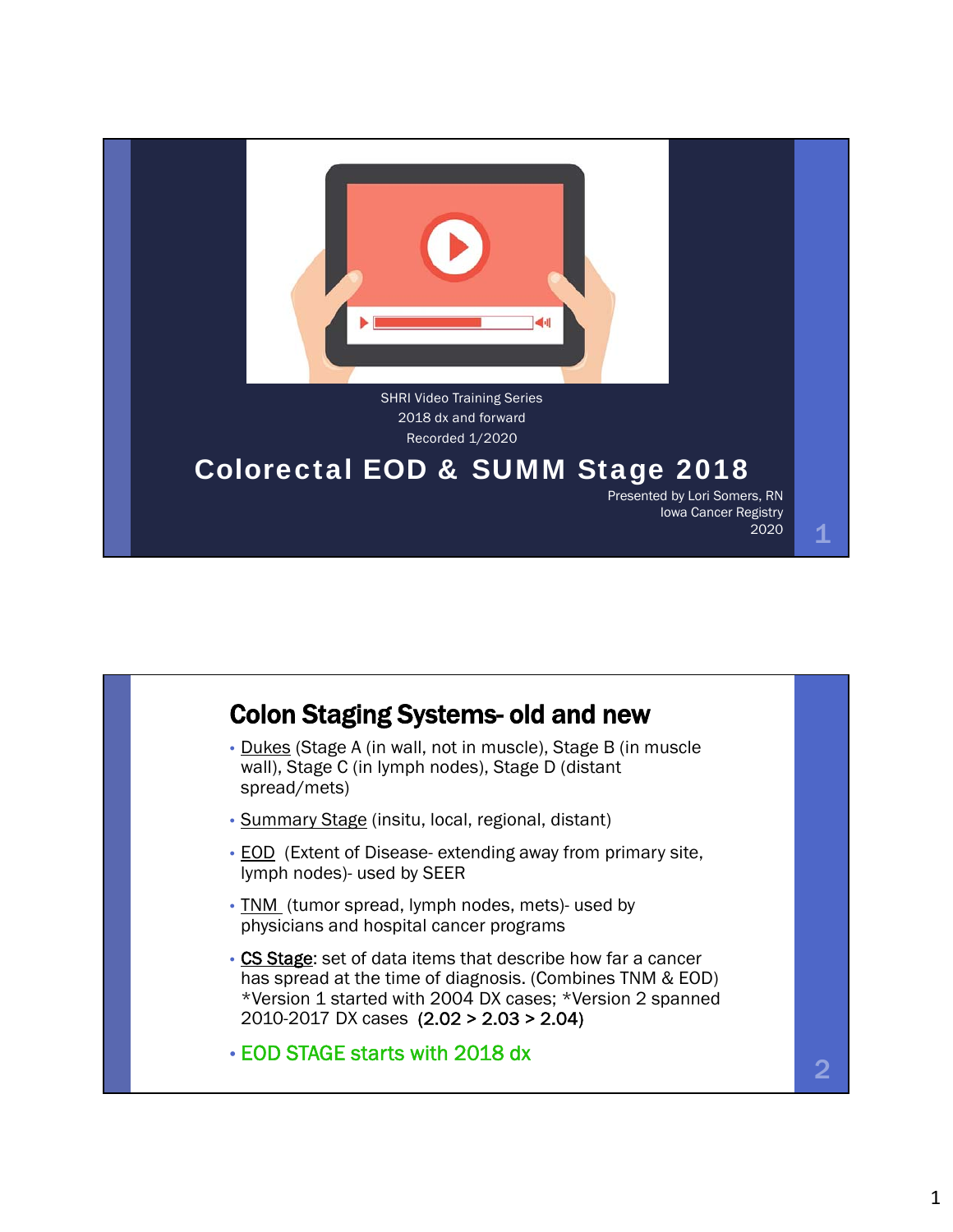## EOD Staging

EOD Primary Tumor

EOD Regional Lymph Nodes (LNs involved)

EOD Mets at DX (distant spread in distant LNs



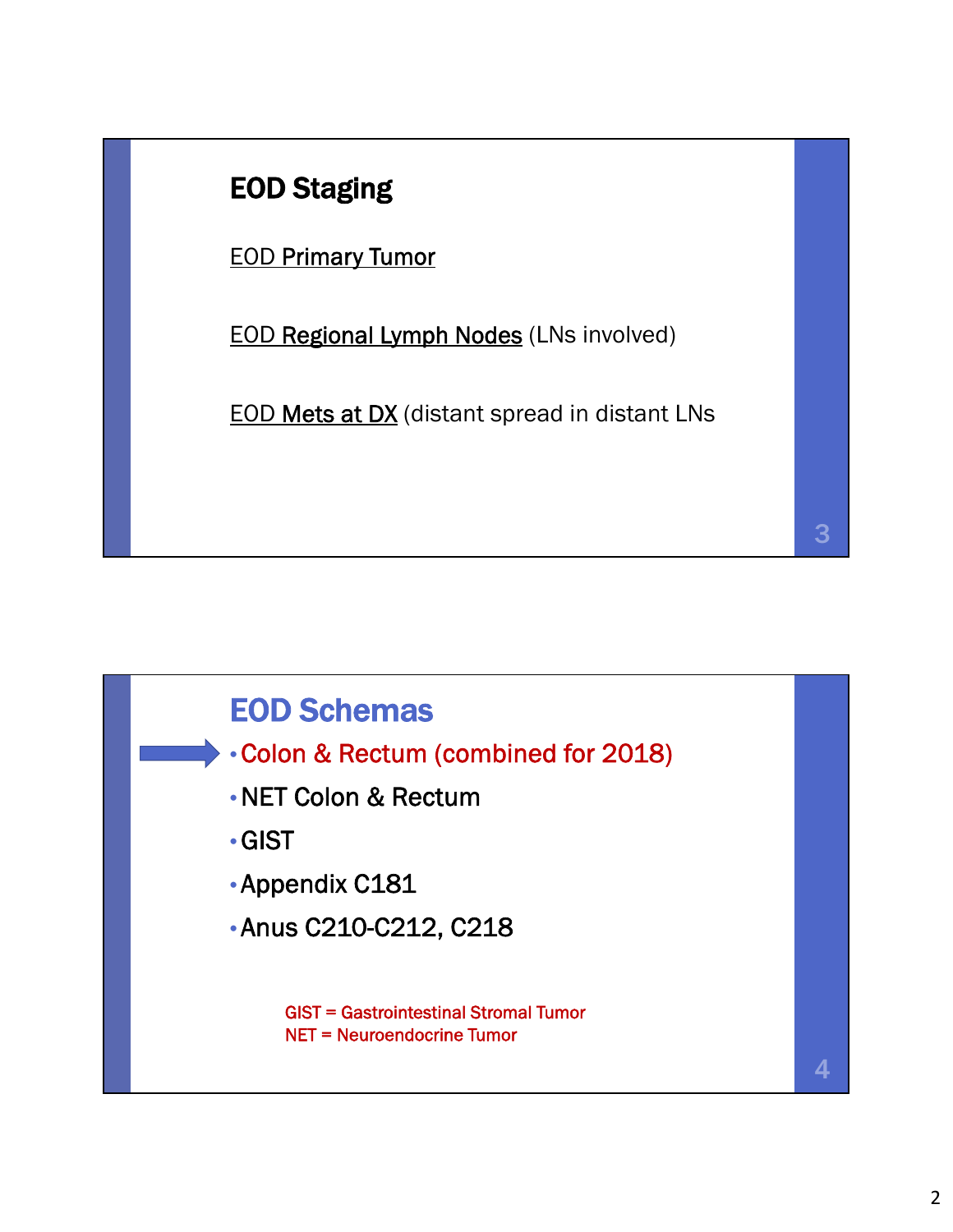#### EOD Primary Tumor

Note 1: Code 000 (/2) cells confined within glandular basement membrane (intraepithelial) or in situ.

Note 2: Code 050 (/3) intramucosal NOS, lamina propria, mucosa nos, confined to but not thru muscularis mucosa.

Note 3: Ignore intraluminal extension, code depth of invasion

#### EOD Primary Tumor

Note 4: Adherent to other organs, code 600 or 700. If path neg in adhesion, code 100-500

Note 5: Next slide…

Note 6: Involvement of serosal surface (visceral peritoneum) by direct ext or perforation, code 500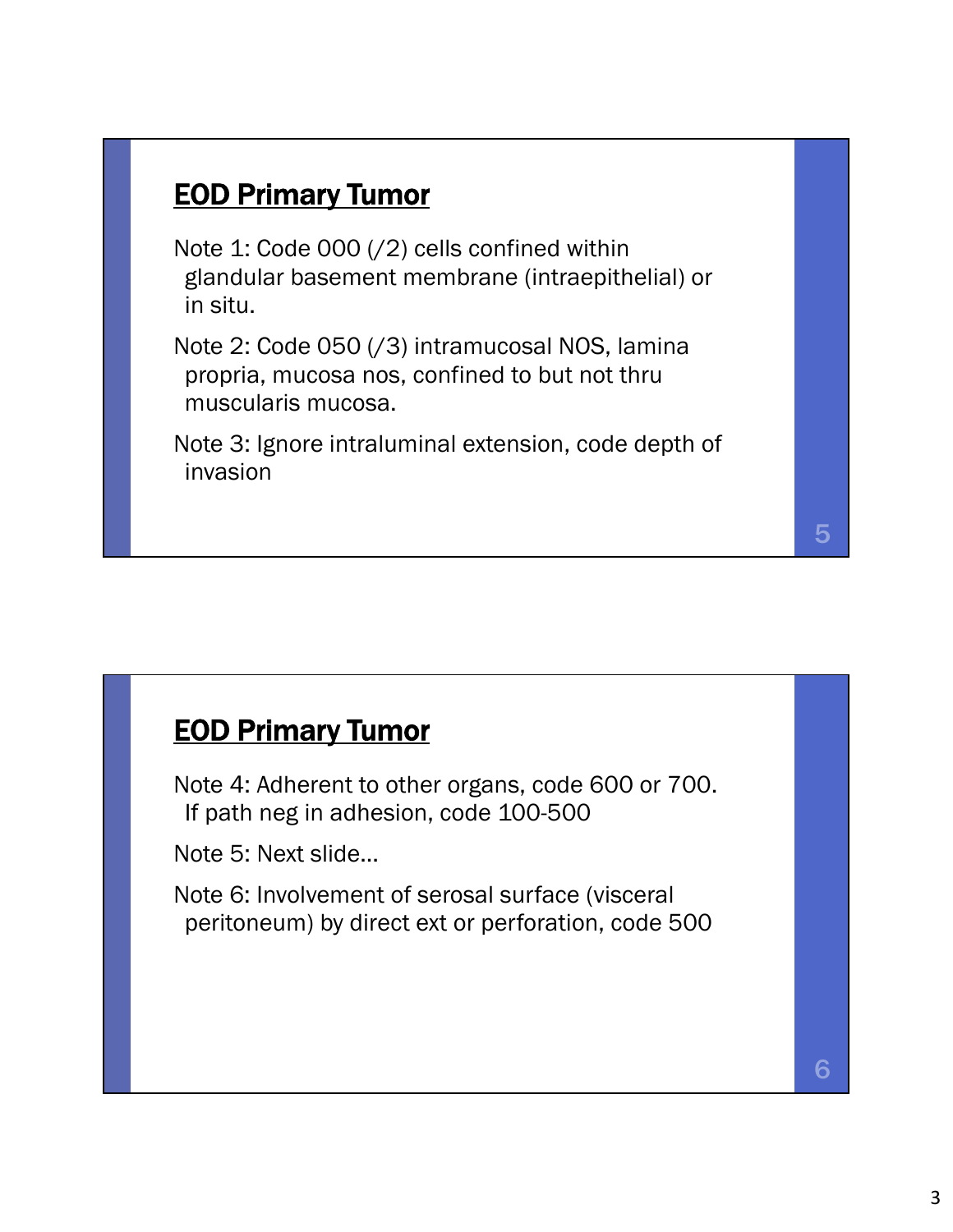#### EOD Primary Tumor

Note 5: Code 300 vs 400

Invasion into "pericolonic/pericolorectal tissue" depends on pri site.

If site is completely peritonealized<br>Do not use code 300 for sites that are entirely peritonealized: cecum, transverse colon, sigmoid colon<br>rectosig colon, upper third of rectum.

If site only partially peritonealized or no peritoneum

If pathologist does not further describe that tumor arises in peritonealized portion of the colon, code 300.

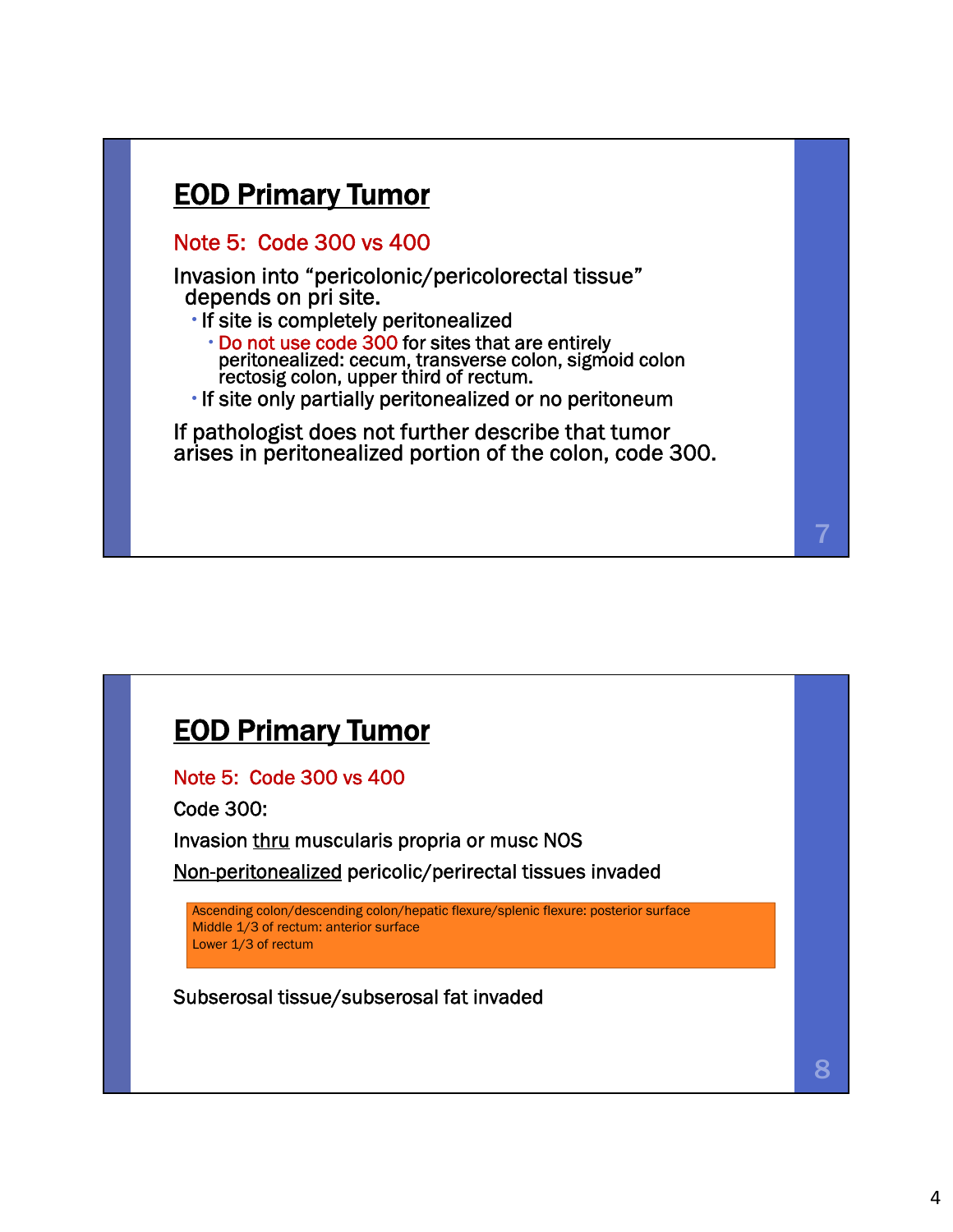#### EOD Primary Tumor

Note 5: Code 300 vs 400

Code 400:

**Mesentery** 

Peritonealized pericolic/perirectal tissues invaded

Ascending colon/descending colon/hepatic flexure/splenic flexure: anterior and lateral surfaces Cecum, sigmoid colon, transverse colon, rectosigmoid, rectum: middle 1/3 anterior surface

Pericolic/perirectal fat

| Code   | <b>Description</b>                                                                           |
|--------|----------------------------------------------------------------------------------------------|
| 000    | In situ: noninvasive, intraepithelial<br>Adenoca in a polyp or adenoma, noninvas.            |
| 050    | Intramucosal, NOS, Lamina propria, Mucosa NOS.<br>Confined to but not thru muscularis mucosa |
| 100    | Submucosa (superficial invasion)                                                             |
| 200    | Muscularis propria invaded                                                                   |
| $300*$ | Ext thru wall, NOS                                                                           |
| 400*   | Invas thru muscularis, subserosal fat invaded                                                |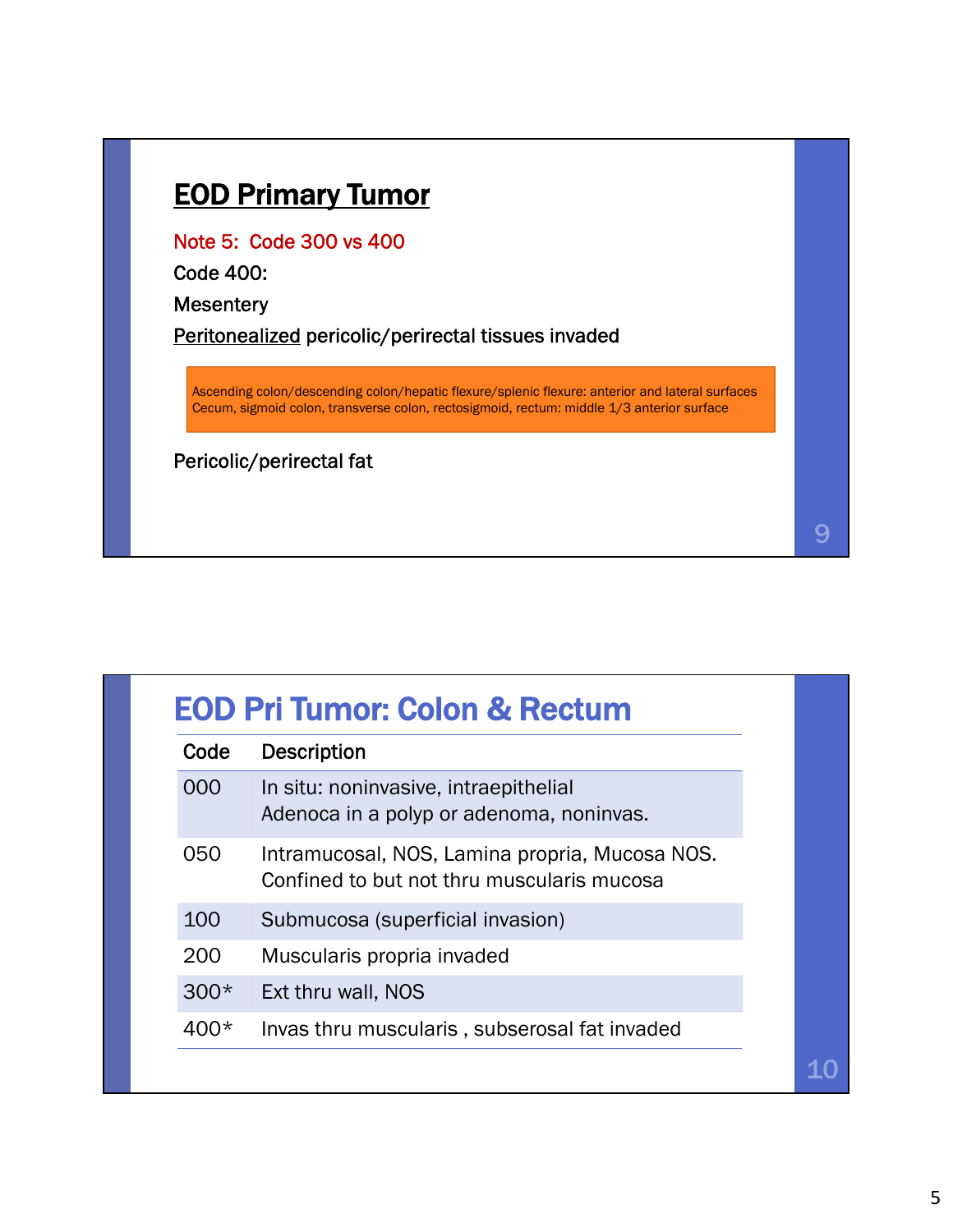## EOD Regional Nodes

Note 1: Code only regional nodes and nodes, NOS in this field. Distant nodes are coded in EOD mets.

Note 2: For colon and rectum ONLY, any unnamed nodes that are removed with a colon or rectal resection are presumed (regional) pericolic or perirectal LNs. Code 300 if positive.

| Code | <b>Description</b>                                                                                                                     |
|------|----------------------------------------------------------------------------------------------------------------------------------------|
| 000  | No regional LN involvement and no tumor deposits<br>(TD)                                                                               |
| 200  | Tumor deposits (TD) in subserosa, mesentery,<br>mesorectal or nonperitonealized pericolic or perirectal<br>tissues WITHOUT Reg LN mets |
| 300  | See long list of all regional nodes                                                                                                    |
| 800  | Regional LNs NOS, Lymph Nodes NOS                                                                                                      |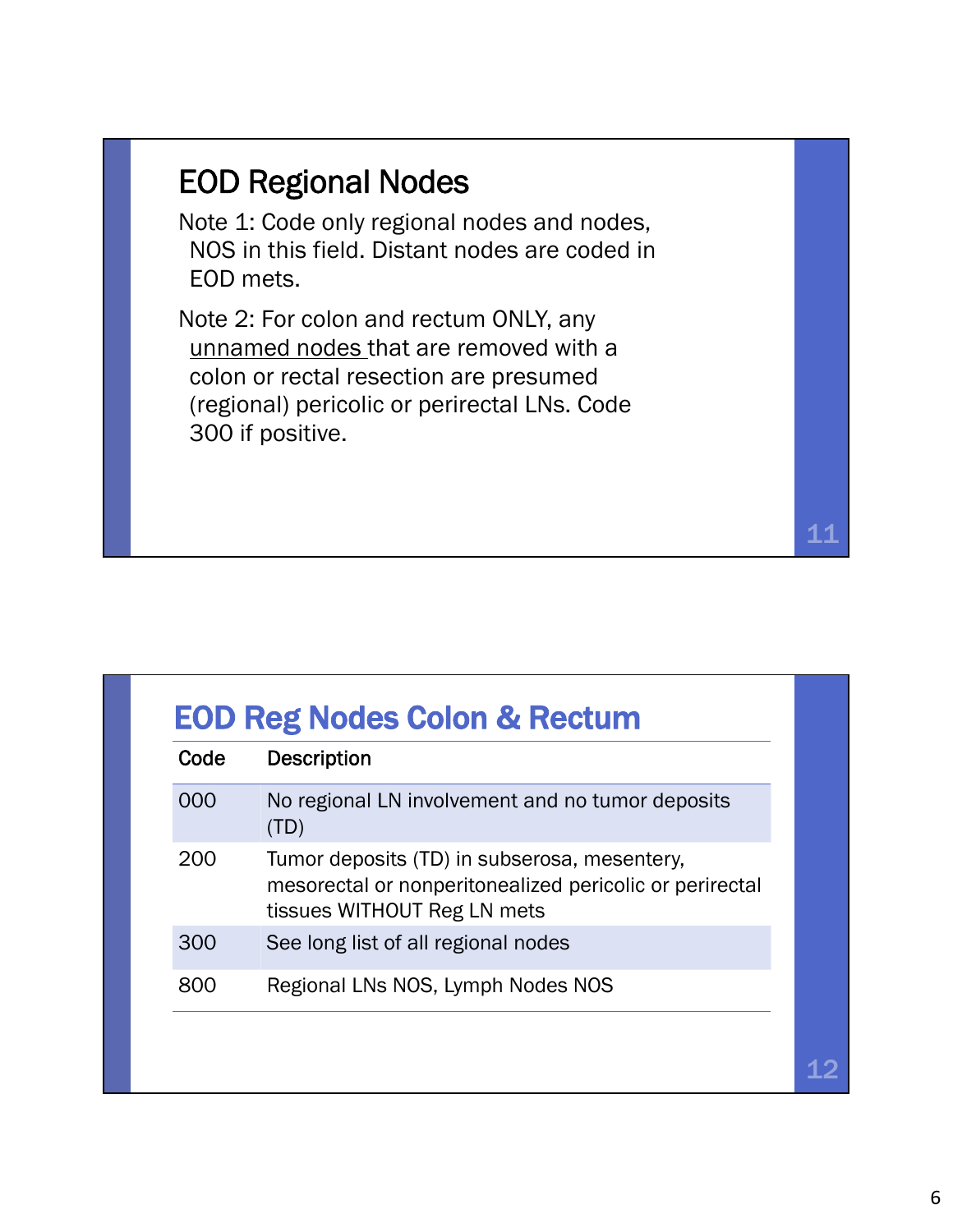## EOD Mets

Note: Distant LNs for colon, rectum, and rectosigmoid include:

Colon [see list of distant nodes]

Rectosigmoid [listed

Rectum [listed]

| Code | <b>Description</b>                 |  |
|------|------------------------------------|--|
| 00   | No distant mets, Unknown if mets   |  |
| 10   | Single distant LN chain            |  |
| 20   | Single distant organ               |  |
| 30   | Mets to multiple distant LN chains |  |
| 40   | Mets to multiple distant organs    |  |
| 50   | Carcinomatosis                     |  |
| 70   | <b>Distant NOS</b>                 |  |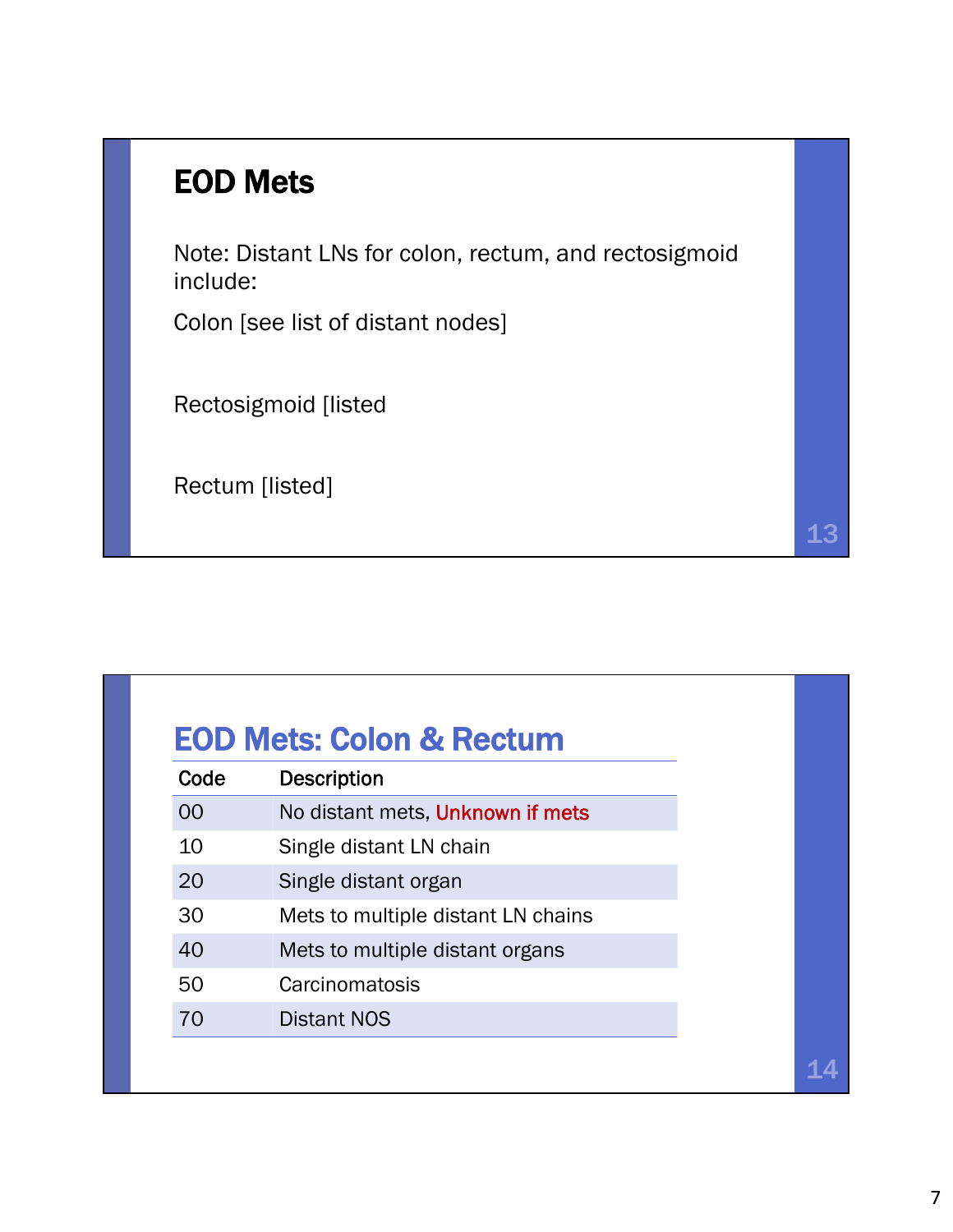

### Summ Stage

https://seer.cancer.gov/tools/ssm/

For SHRI – this is derived field

For CoC – this is a directly coded field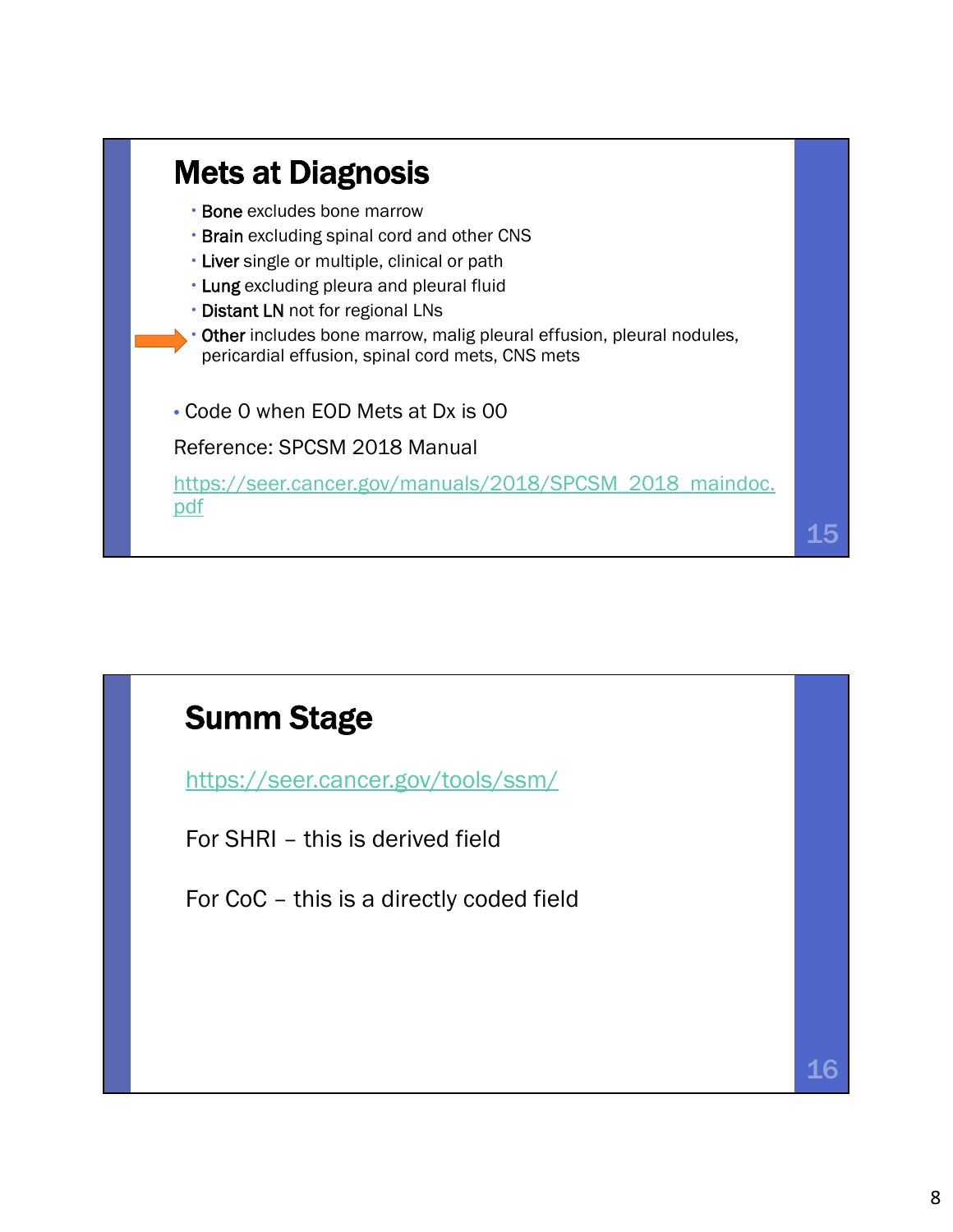